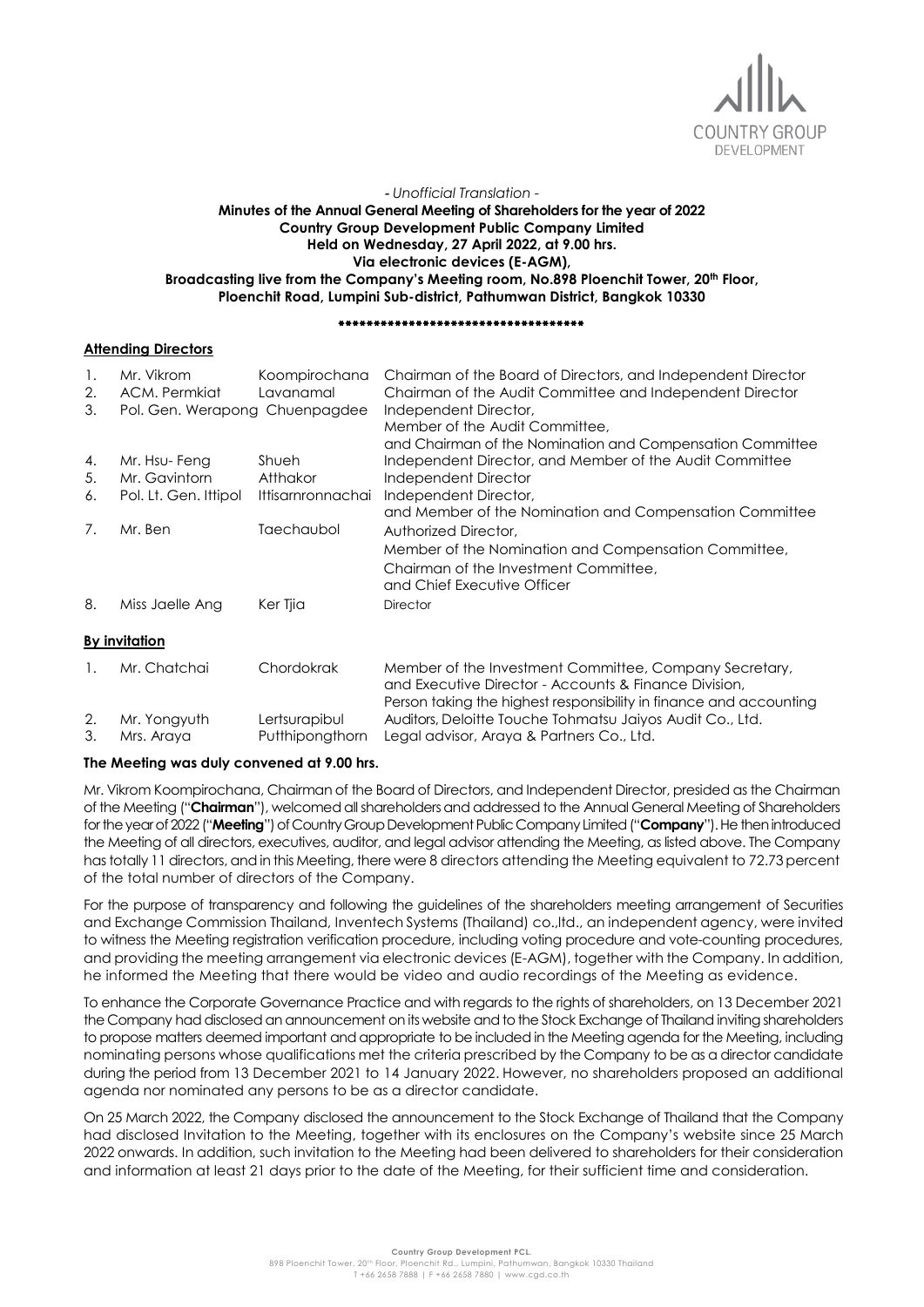

On 15 March 2022 was set to be the record date for the purpose of determining the shareholders who were entitled to attend the Meeting, totally of 15,464 shareholders, holding a total of 8,266,128,517 shares; 15,427 Thai shareholders, holding a total of 7,836,477,129 shares, representing 94.80 percent, and 37 foreign shareholders, holding a total of 429,651,388 shares, representing 5.20 percent.

In the Meeting, the number of shares and shareholders attending the Meeting are as follows:

| Attended the meeting in person |    | persons | Amount of shares           | 1.898.346.018 | shares |
|--------------------------------|----|---------|----------------------------|---------------|--------|
| Proxies                        | 68 | persons | Amount of shares           | 2.895.877.676 | shares |
| Total shareholders             |    | persons | Total Amount of shares     | 4.794.223.694 | shares |
| Percentage                     |    | 57 9984 | of the total issued shares | 8.266.128.517 | shares |

The number of attending shareholders either by themselves or by appointment of proxies (if any) was more than 25 shareholders and the number of shares was more than one-third of all issued and sold shares of the Company; thus constituting a quorum of the Meeting as required by the Article 39 of the Company's Articles of Association.

In this connection, after the Meeting was commenced, there were additional shareholders attending the Meeting in person or by proxy. Incorporating this additional shareholders and proxies, the total number of the shareholders and proxies amounted to 75 while the total number of shares held by them was 4,803,074,494 equivalents to 58.1054 percent of the total number of shares sold by the Company.

Thereafter, the Chairman declared the Meeting duly convened. He then invited Mrs. Araya Putthipongthorn, a legal advisor from Araya & Partners Co., Ltd., to serve as the Secretary of the Meeting ("**Secretary**"), and to conduct the Meeting.

The Secretary informed the Meeting of the procedures of agenda consideration accordingly to the sequence of the agenda; i.e. agenda 1 to 9. In addition, she further advised the Meeting of the procedures of vote-casting, vote-counting, including notification of voting result, details of which as follows:

- 1. Attendees who are entitled to attend the meeting must verify their identity in order to obtain a Username and Password, required by the methods specified by the Company, as provided with the invitation to the Meeting. The attendees would agree to comply with the attendance requirements, the Meeting via electronic devices, and register by email and password, received from your authorized email to sign-in or verify your identity by requesting an OTP, then press the button " registration for attending the meeting ". At this stage, it will be considered that the shareholders have already registered to attend the meeting, and the number of shares of shareholders will be counted as a quorum.
- 2. The meeting will consider matters according to the order of the agenda, specified in the invitation to the Meeting, by presenting information in each agenda and giving shareholders an opportunity to ask questions before voting. Notification of the voting results will be informed after the system is closed. Each agenda will count the number of shares of the latest attendees in that agenda.
- 3. As regards the voting, one share would be counted as one vote. In the event that any shareholder has a vest interest in any particular matter, shall not have the right to vote. For shareholders wishing to vote, must vote in the Inventech Connect system. Please select the agenda for which you would like to vote. The system will display a button for voting, all 4 button are:
	- 1) Approve (Green color)
	- 2) Disapprove (Red color)
	- 3) Abstain (Orange color)
	- 4) Cancel latest vote (Blue color), if choosing "Cancel lastest vote" or not vote, the Company will assume that you agree with that agenda. The pronunciation Vote can be made changeable until notified close voting. Each agenda will have a period of 1 minute for voting in the system.
- 4. For vote counting, the Company would deduct the number of disapproval votes and the number of abstentions from the total votes (if any). The remaining represented the number of approval votes.
- 5. For a proxy appointed by multiple shareholders; press to select "User icon" and press the "Switch Account" button to log into other accounts. Shareholders must attend the Meeting in the agenda until the end of the agenda, and must vote on each agenda before closing the vote for that agenda. In the event that the shareholders leave the meeting before closing the vote on any agenda, the votes of the shareholders will not be counted as a quorum in the said agenda, and the votes will be immediately removed from the meeting base for all remaining agenda items. Nevertheless, leaving the meeting for any agenda item will not deprive the shareholders and proxies of their rights, to return to attend the meeting and vote on the next agenda in the system.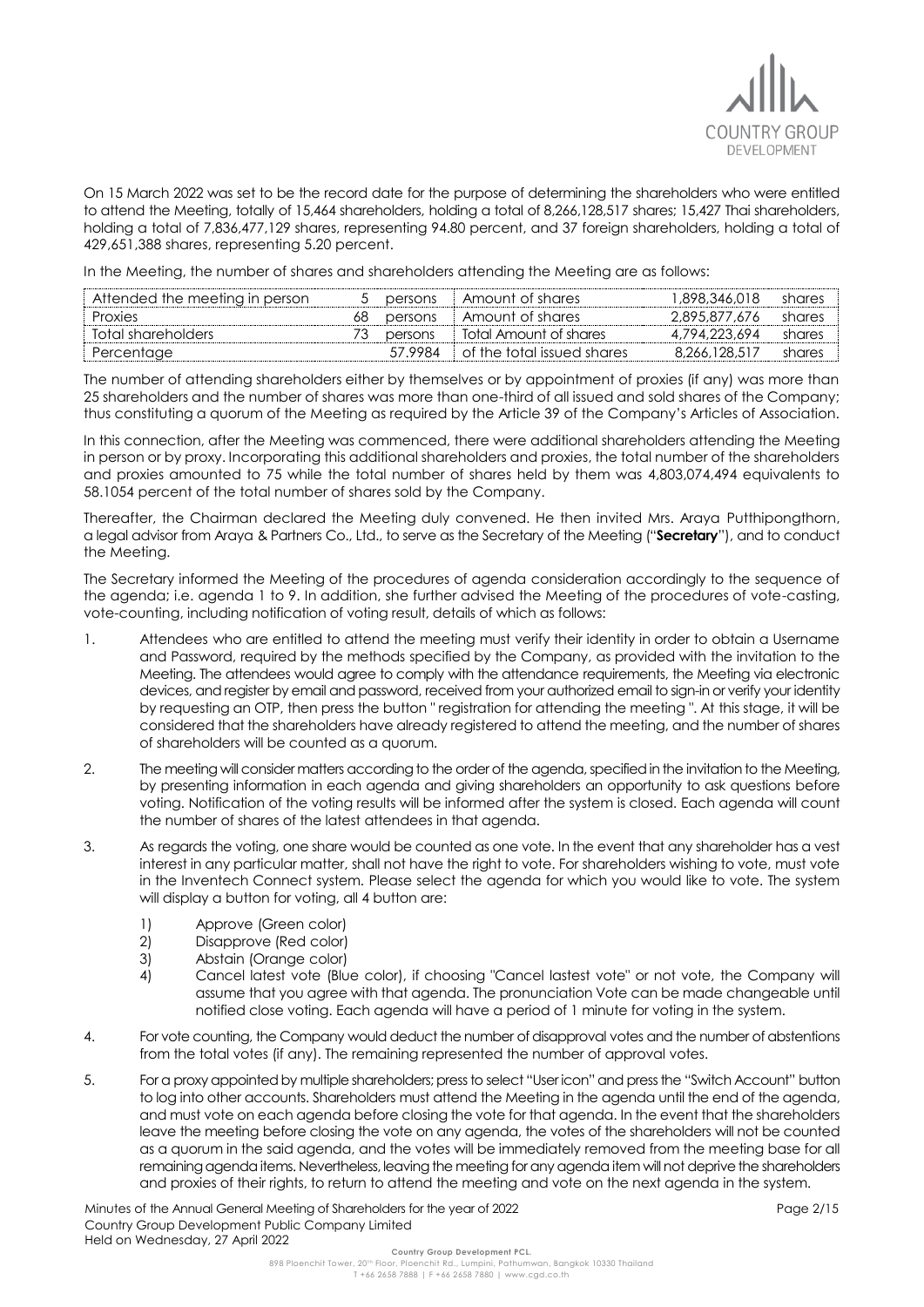

6. Enquiry making and opinion expression

Prior to casting a vote in each agenda item, the Company shall allow shareholders to express their opinion and make enquiries relating to each agenda item as deemed appropriate, by 2 channels as follows;

- 1) In case the attendees wish to inquire via message, please select the Asking Questions menu, and select the agenda that you would like to ask questions, type your questions or comments, and press send inquiry. The Company will answer questions in the Meeting room on the agenda related to that question. The Company reserves the right to consider the selection of questions as appropriate.
- 2) In case the attendee wishes to ask questions by voice message, please select the agenda you would like to ask a question, then press the "Record/Record" button, and ask the question by voice. Upon you have asked a question, press the "Stop for Recording" button and press the "Send Question /Send Question" button.

In case of questions related to that agenda were sent into the system in large numbers. The Company will consider and select questions as appropriate.

- 7. For proxyholders, whose the shareholders already indicated how they wished to vote in the proxy form. The Company shall record the choices indicated by the shareholders in the registration for voting on the agenda.
- 8. In the event that shareholders encounter problems entering the meeting system, or voting system. Please follow the instructions given along with the invitation to the Meeting, or contact Inventech Call Center at 02-931-9138.
- 9. In the event of a system failure during the meeting, shareholders will receive an email, to return to the meeting through the backup system.
- 10. The minimum numbers of votes required to pass a resolution under each agenda item at this Meeting were as follows:
	- For Agenda Items 2,3,4,6, and 9, a resolution required a majority vote of the shareholders present and voting at the Meeting.
	- For Agenda Item 5, a resolution required a majority of no less than two-thirds (2/3) of the total number of votes of the shareholders present at the Meeting.
	- For Agenda Items 7 and 8, a resolution required a majority of no less than three-fourth (3/4) of the total number of votes of the shareholders present at the Meeting and eligible to vote.

The Meeting acknowledged the procedures of vote-casting, vote-counting, including notification of voting result. Consequently, the Chairman hereby proposed the Meeting to consider according to the following agenda.

## **Agenda 1 To acknowledge the Company's 2021 operating results**

The Chairman informed the Meeting that in accordance with Article 44. of the Company's Articles of Association, the report on the Company's operating results for the past year is required to present to the Annual General Meeting of shareholders. In this connection, the summary of the operating results for the year 2021. Details are as appeared in Annual Registration Statement / Annual Report (Form 56-1 One Report) for year 2021 (Enclosure 1), sent to shareholders together with the invitation to the Meeting.

He thereafter invited Mr. Ben Taechaubol, Director, and Chief Executive Officer to inform the Meeting in details.

Mr. Ben Taechaubol expressed his appreciation to all shareholders for their interest in the Company, and their time attending the Meeting. He then proposed the Meeting to consider and acknowledge the Company's 2021 operating results, and report on the operating business units, in which summarized as follows;

# **1. 2021 AT A GLANCE and Early 2022**

The year of 2021 has been a tremendously challenging one for the Company's operation, effecting from the coronavirus (COVID-19) epidemic. The Four Seasons Hotel Bangkok at Chao Phraya River and the Capella Bangkok, were officially and fullly operational in late 2020, continued to outperform peers throughout the year, with a plan to support business operations to be aligned with the measures and guidelines imposed by the government, in order for the epidemic prevention of the coronavirus (COVID-19). This includes the Company has accelerated to gradually and continuously transfer the unit ownership of Four Seasons Private Residences project (Backlog).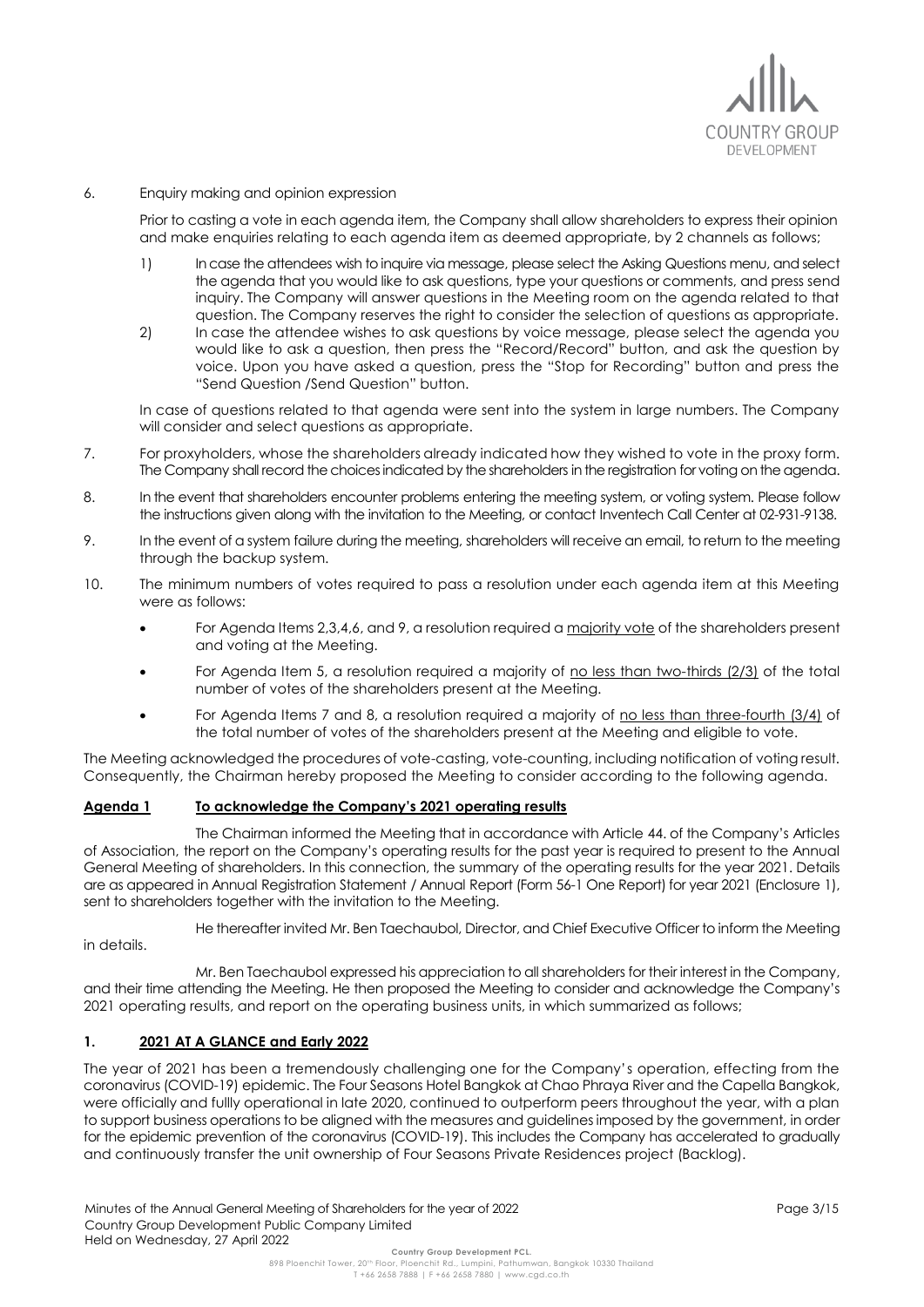

## • **April 2021**

The first Annual General Meeting for year 2021 of Chao Phraya Estate Residences Co., Ltd at, held at Four Seasons Private Residences Bangkok, was organised for unit owners, resolved to approved the operational commencement of the project by Four Seasons team.

### • **June 2021**

- Four Seasons Hotel Bangkok at Chao Phraya River and Capella Bangkok, received major awards and global recognition from media.

### • **November 2021**

#### Hotel Divestment Plan

- The Company's Extraordinary General Meeting of Shareholders No.1/2021 on 18 January 21, approved to divest a hotel to Bound and Beyond Public Company Limited, a subsidiary of Country Group Holdings Public Company Limited. The stage one of the complex divestment process was completed towards the end of 2021. The remaining portion is expected to be completed in June 2022.

### • **December 2021**

- Chao Phraya Estate F&B outlets get top recognition

### • **February 2022**

The Company onboards one of the UK market leading school operators to manage the Ovingdean Hall project in Brighton, United Kingdom. The soon to be announced school is scheduled to open in Quarter 3 of 2022.

## **2. Hospitality Segment**

#### **Operating results**

- The hotels' operating results for year 2021 had been significantly affected by measures and guidelines imposed by the government, in order for the epidemic prevention of the coronavirus (COVID-19). The hotels had opened for service under the specified measures due to the adjustment of the measures according to the regulations. According to the disease prevention measures prescribed by the government, the business/ activity was operated from the beginning of November 2021 onwards, resulting the hotels operated their restaurants or beverages under the prescribed measures. Therefore, the hotel's operating performance improved accordingly, comparing to the performance for the previous month.
- Currently, both hotels has the average daily rate for room (ADR), ranking among the top 3 of the domestic market, averaged for the first 3 months of 2022; THB 18,000 for Capella Bangkok, and THB 12,000 for Four Seasons Hotel Bangkok at Chao Phraya River.
- The hotels' operating results received good feedback from service users.

## **Significant global accolades and recognition**

#### Four Seasons Hotel Bangkok at Chao Phraya River

- The hotel was awarded by "World's Best Awards 2021" or Travel + Leisure's World's Best Awards 2021; No.3 Best City Hotel Bangkok; No.9 Best City Hotel Asia, and No.55 Best Hotel in ihe World.
- Conde Nast Traveler magazine names the hotel as one of the best new hotel openings on their 'The Best New Hotels in the World' 2021 Hot List'.
- The 2021 Legend Award from Departures Magazine also honored the Hotel as one of the 15 best international hotel openings of 2021.
- On the list of honors for the hotel is Gold Key, and DestinAsian Awards.
- Yu Ting Yuan is awarded the coveted Michelin star by the Michelin Guide Thailand in their first year of opening.
- BKK Social Club at the hotel is named on the World's Best Bars list Top 100.

Minutes of the Annual General Meeting of Shareholders for the year of 2022 Country Group Development Public Company Limited Held on Wednesday, 27 April 2022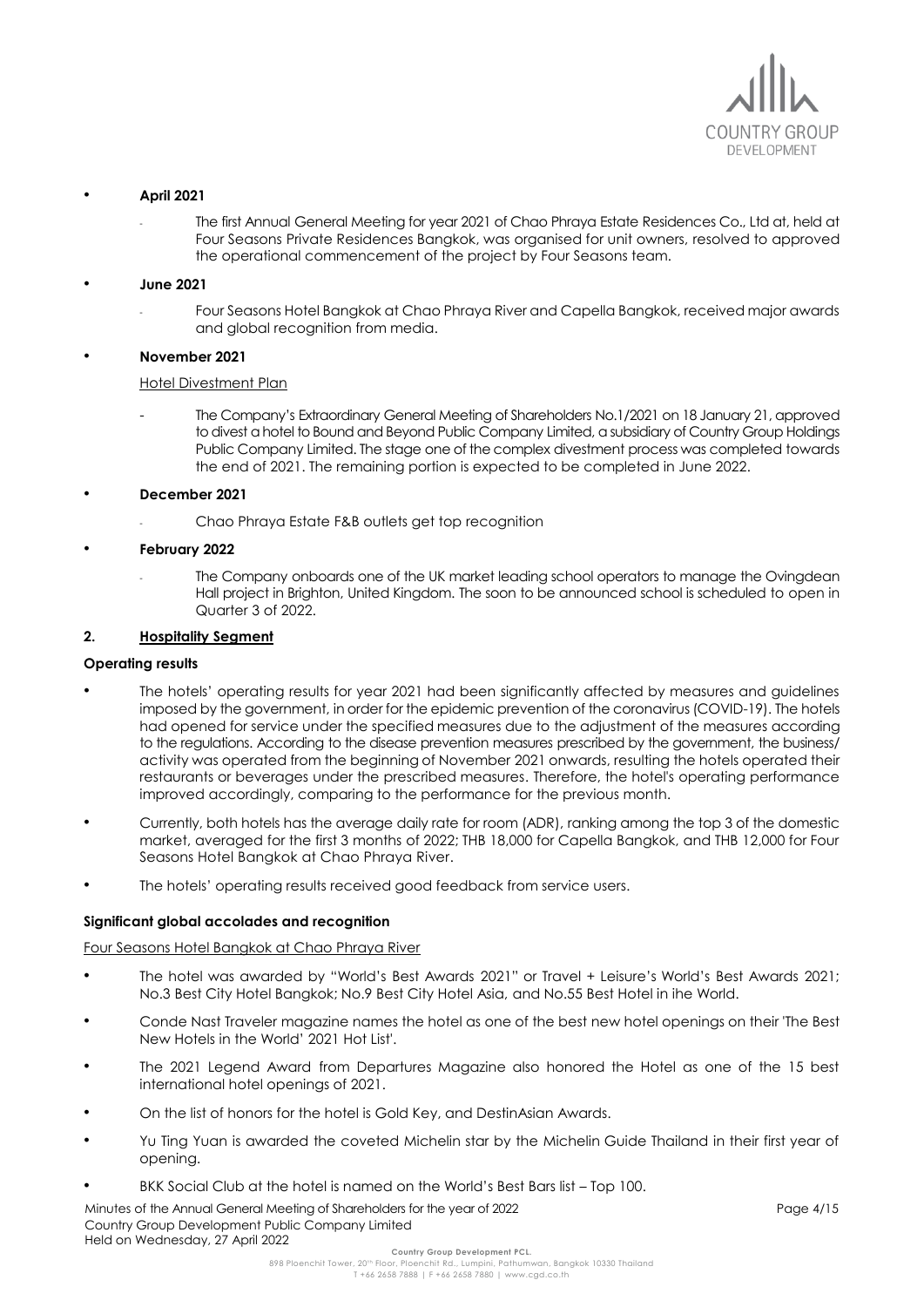

## Capella Bangkok

- The hotel was awarded by "World's Best Awards 2021" or Travel + Leisure's World's Best Awards 2021; No.1 Best City Hotel Bangkok; No.2 Best City Hotel Asia, and No.4 Best Hotel in ihe World.
- On the list of honors for the hotel is Gold Key, and DestinAsian Awards.
- The Michelin Guide also recognizes Thibaud Charlemarty, Manager of Côte by Mauro Colagreco, with the '2022 Michelin Guide Service Award'. All these achievements are a good sign for long-term revenue recognition.
- Côte by Mauro Colagreco is awarded the coveted Michelin star by the Michelin Guide Thailand in their first year of opening.

## **3. Residential Segment**

- For year 2021**,** the Company recognizes the revenue from the transfer of unit ownership for Four Seasons Private Residences Bangkok, approximately THB 3,176 million, close to the year 2020.
- For year 2021, accordingly to the measures by the government, in order for the epidemic prevention of the coronavirus (COVID-19), resulted the unit customers residing abroad cannot travel into the country, for transfer the unit ownership.
- The Company has value of Backlog, approximately Baht 11,654 million.

### **4. Education Segment**

## Ovingdean Project

Currently, the Company is in process of execution of signing the leasehold agreement with Oxford International College (OIC), the operator, in accordance with the Company's policy; to reinforce Country Group Development's "Best in Class" position, one of the UK market leading school operators to manage the Ovingdean Hall project in Brighton, United Kingdom, which is scheduled to reopen in Quarter 3 of 2022.

## **5. Reorganization And Restructuring**

- For quarter 3 of 2021, the Company's Interest Bearing Debt (IBD) Ratio was about 5.1x. After entering into the asset disposal transaction (both hotels) in November 2021; equivalent to 51 percent, and additional disposal in December 2021; equivalent to 24 percent. The received cash flow was brough to repay the Company's debt, resulting in the Company's Interest Bearing Debt ratio at 2.8x.
- For First quarter of 2022**,**the Company has sales value for Four Seasons Private Residences Bangkok, approximately THB 1,979 million, and made a debt repayment of approximately THB 1,500 million. This results in the Company's Interest Bearing Debt ratio at 2.5x.
- In addition, the Company has debt repayment, by various source of cash flow from; the remaining asset disposal transaction (both hotels), sale of investment assets of Ovingdean Project, and sale of the Company's land in Chachoengsao Province. If the operation is completed, the Company's Interest Bearing Debt ratio will be at 1.8x.

#### **6. Looking forward 2022**

• Rama 3 Project (K-12 International School & Residences)

The international School and the residential towers, the Company is proceeding the international school project, and following the Residences project, the project value is estimated of THB 5,850 million respectively.

The Chairman gave the shareholders an opportunity to inquire any questions. The significant questions and responses are as the following:

- **Question 1** Mr. Itthiwat Wichitkan, a shareholder inquiried that "Are there any exchange rate risks for the construction loan of the Four Seasons Private Residences Project?
- Answer Mr. Ben Taechaubol clarified that currently, construction debt of the Four Seasons Private Residences Project was converted from US Dollar to Thai Baht by fixing the exchange rate as agreed rate. Therefore, there is further exchange rate risks.

Minutes of the Annual General Meeting of Shareholders for the year of 2022 Country Group Development Public Company Limited Held on Wednesday, 27 April 2022 **Country Group Development PCL.**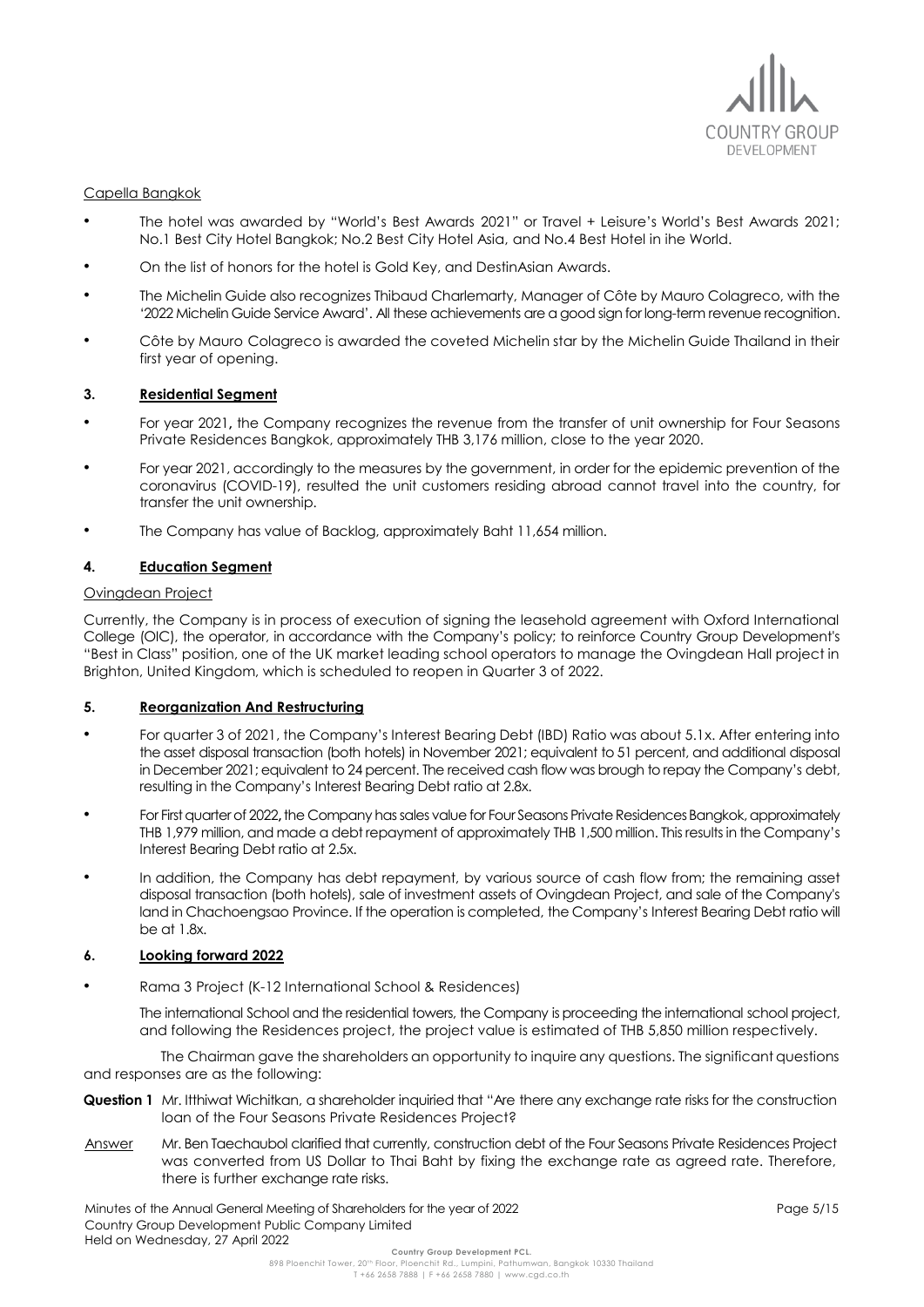

No shareholders further made any inquiries. Chairman then requested the Meeting to acknowledge the Company's 2021 operating results.

**Resolution:** The Meeting considered and acknowledge the Company's 2021 operating results, as informed in all respects.

### **Agenda 2 To consider and approve the Audited Financial Statements for the year ended 31 December 2021**

The Chairman proposed the Meeting to consider and approve the Audited Financial Statements for the year ended 31 December 2021. Thereafter, he invited the Secretary to inform the Meeting in details.

The Secretary informed the Meeting that in compliance with Sections 112 and 113 of The Public Company Limited Acts B.E. 2535 (as amended), and Article 47 of the Company's Articles of Association, the Company has prepared the financial statements for the year ended 31 December 2021, audited by the certified public accountant and endorsed by the Audit Committee. It is deemed appropriate to propose the Meeting to consider and approve the Audited Financial Statements for the year ended 31 December 2021. Details are as appeared in page 125 to page 209 of Annual Registration Statement / Annual Report (Form 56-1 One Report) for year 2021 (Enclosure 1), sent to shareholders together with the invitation to the Meeting.

The Chairman gave the opportunity to the shareholders should there be any question in relation thereto. No shareholders further made any inquiries. Chairman then requested the Meeting to consider and cast their votes.

**Resolution:** The Meeting considered and unanimously resolved, to approve the Audited Financial Statements for the year ended 31 December 2021, as proposed in all respects, with the following votes:

| Result      | No. of votes<br>$(1 \text{ share} = 1 \text{ vote})$ | Percentage of shareholders<br>and proxies attending the<br>meeting and casting their votes |
|-------------|------------------------------------------------------|--------------------------------------------------------------------------------------------|
| Approved    | 4,800,129,994                                        | <u> 100.0000 </u>                                                                          |
| Disapproved |                                                      | നനന                                                                                        |
| Abstained   | 2.944.500                                            |                                                                                            |

### **Agenda 3 To consider and approve the suspension of allocation of profit as legal reserve and the suspension of dividend payment of the operating results for the fiscal year ended on 31 December 2021**

The Chairman proposed the Meeting to consider and approve the suspension of allocation of profit as legal reserve and the suspension of dividend payment of the operating results for the fiscal year ended on 31 December 2021. Thereafter, he invited the Secretary to inform the Meeting in details.

The Secretary informed the Meeting that the Company has a policy in relation to dividend payment to the shareholders, of at least 50 percent of the annual net profit after taxes and legal reserve allocation, based on the Company's separate financial statements. However, the Company may make a lower dividend rate than the one specified above, taking into consideration the Company's performance, financial position, liquidity, necessity for working capital management, and business expansion. In in the case where the company still has an accumulated loss, no dividends shall be paid.

According to Section 116 of the Public Limited Companies Act, B.E. 2535 (as amended), and Article 50 of the Company's Articles of Association, the Company is required to allocate part of the annual net profit as reserve fund in an amount not less than five percent of the annual net profit less the sum of accumulated loss brought forward (if any) until the reserve fund amounts to not less than ten percent of the registered capital. As well, under Section 115 of the Public Limited Company Act B.E. 2535 (as amended) and Article 49 of the Company's Articles of Association, no dividend shall be paid out of funds other than profit. In the case where the Company still sustains an accumulated loss, no dividend shall be paid.

Taking into consideration the Company's 2021 performance based on its separate financial statements as at 31 December 2021, the Company's lost profit was Baht 362,329,123. However, as at 31 December 2021, the Company still had an accumulated loss of Baht 525,639,930. Details are as appeared in the Annual Registration Statement / Annual Report (Form 56-1 One Report) for year 2021 (Enclosure 1), under the Section on Financial Statements, page 125 to page 223, sent to shareholders together with the invitation to the Meeting. As a result, not only the Company was unable to allocate part of the annual net profit as reserve fund but also was unable to make any dividend payment to shareholders.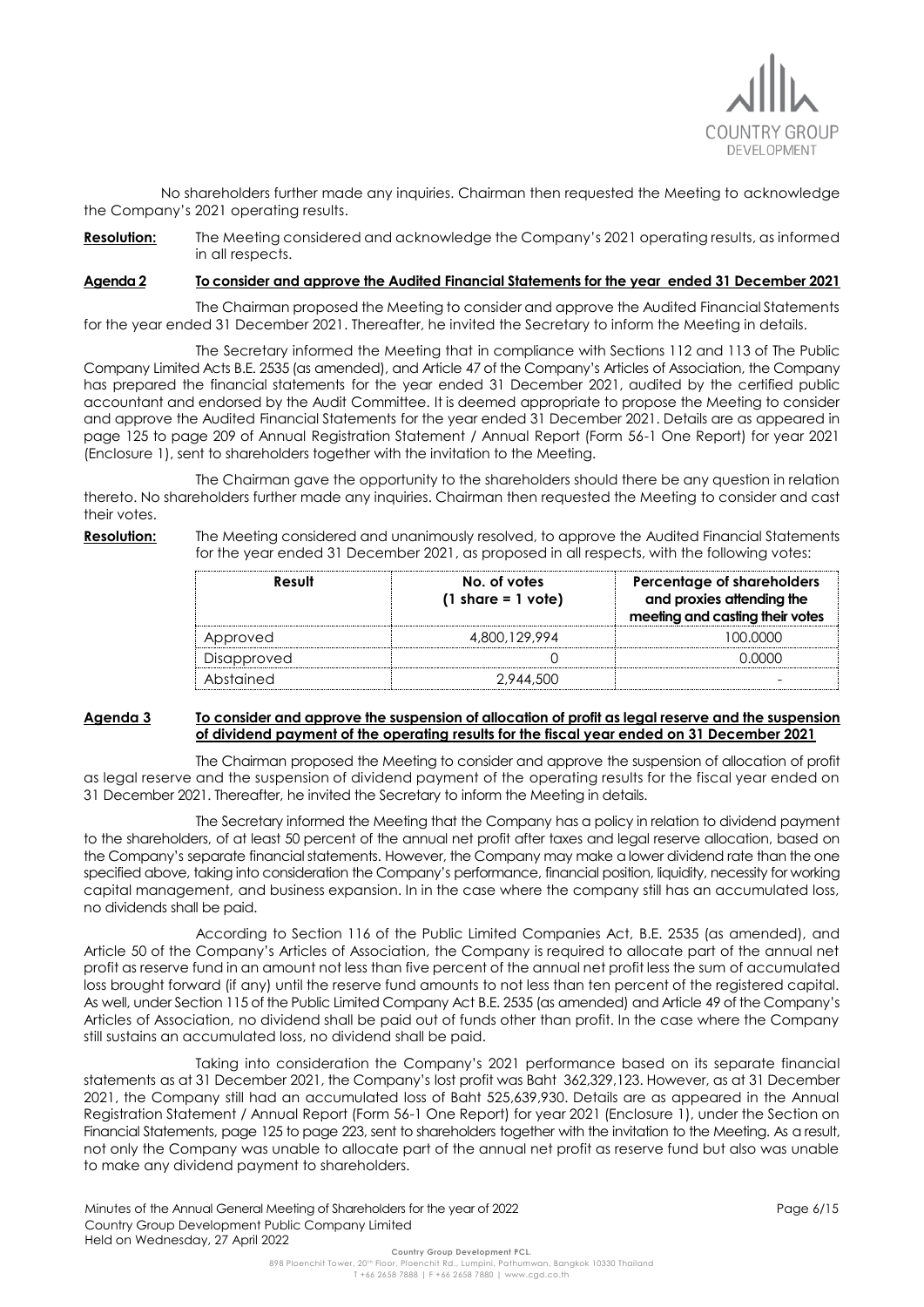

The Chairman gave the opportunity to the shareholders should there be any question in relation thereto. No shareholders further made any inquiries. Chairman then requested the Meeting to consider and cast their votes.

**Resolution:** The Meeting considered and unanimously resolved, to approve the suspension of allocation of profit as legal reserve and the suspension of dividend payment of the operating results for the fiscal year ended on 31 December 2021, as proposed in all respects, with the following votes:

| Result      | No. of votes<br>$(1 \text{ share} = 1 \text{ vote})$ | Percentage of shareholders<br>and proxies attending the<br>meeting and casting their votes |
|-------------|------------------------------------------------------|--------------------------------------------------------------------------------------------|
| Approved    | 4.803.074.494                                        | 100.0000                                                                                   |
| Disapproved |                                                      |                                                                                            |
| Abstained   |                                                      |                                                                                            |

## **Agenda 4 To consider and approve the election of the directors in replacement of the directors who retire by rotation**

The Chairman informed the Meeting that as the Chairman was proposed to be a director who retire by rotation in the Meeting. For this agenda, Mr. Ben Taechaubol, Director, and Member of the Nomination and Compensation Committee, was invited to be the Chairman of the Meeting for agenda ("**Chairman of the Meeting**")

Mr. Ben Taechaubol, the Chairman of the Meeting, advised that for the purpose of transparency in voting and good corporate governance, and to encourage shareholders to express their opinions and vote independently, three proposed directors to be re-elected to be directors for another term had left the Meeting room and would return to the Meeting room upon the voting for this agenda taken and counted. Thereafter, he invited the Secretary to inform the Meeting in details.

The Secretary informed the Meeting that according to Section 71 of the Public Limited Companies Act, B.E. 2535 (as amended), and Article 20 of the Company's Articles of Association, at every annual ordinary meeting, one-third (1/3) of the directors shall vacate in proportion. If the number of directors is not a multiple of three, the number of directors closest to one-third shall vacate. A director who vacates office under this section may be re-elected.

In the 2022 Annual General Meeting of Shareholders, three directors shall retire, which are:

| Mr. Vikrom                           | Koompirochana | Chairman of the Board of Directors, and Independent Director      |
|--------------------------------------|---------------|-------------------------------------------------------------------|
| 2. Pol.Gen.Phatcharavat              | Wongsuwan     | Vice Chairman of the Board of Directors, and Independent Director |
| Air Chief Marshal Permkiat Lavanamal |               | Chairman of the Audit Committee and Independent Director          |

3. Air Chief Marshal Permkiat Lavanamal Chairman of the Audit Committee and Independent Director

For nominating the directors, the Company made an announcement to invite the shareholders to propose the names of qualified candidates and not prohibited by laws in advance for the positions of the directors in the Meeting via the Company's website and the SET's channel during 13 December 2021 to 14 January 2022. However, neither the agenda nor the names of the nominated person have been proposed.

The Nomination and Remuneration Committee has thoroughly and carefully conducted the review of its screened under the Company's nomination policy to selected qualified and suitable individuals to be proposed to hold the position of the Company's directors in accordance with the qualifications, working experiences, skills and expertise, as well as the proportion of the Board members, including the performance of the directors during the past year. The Nomination and Remuneration Committee considers that the three persons are fully qualified as directors and had duly performed their duties as the members of the Company's Board of Directors and Sub-Committees well throughout the time. In addition, the Nomination and Remuneration Committee considers that the directors will independently express their opinion and in compliance with relevant regulations.

Moreover, the Nomination and Remuneration Committee has further considered the qualifications and performances of independent director beyond 9 years according to the Corporate Governance Code for listed companies 2017 of the Office of the Securities and Exchange Commission, and ensured that Mr. Vikrom Koompirochana, Chairman of the Board of Directors, and Air Chief Marshal Permkiat Lavanamal, Chairman of the Audit Committee and Independent Director, should continue serving as independent directors of the Company as well as is completely qualified as independent director and also has knowledge, competence, experience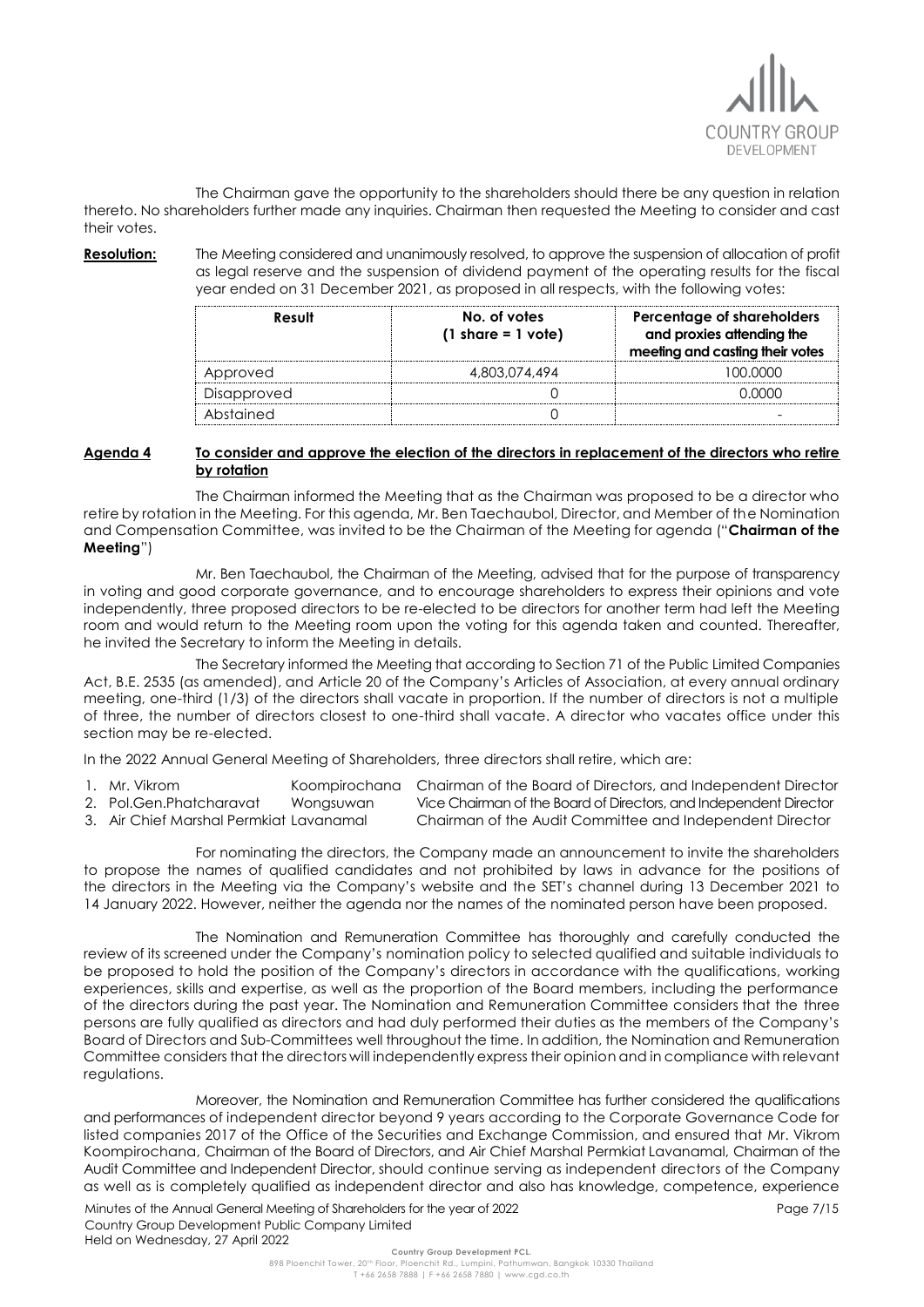

and proficient in business administration and accounting which shall be beneficial to the Company's business operation as well as being able to give independent opinions and recommendations for the best interest of the Company and in compliance with the relevant regulations and laws.

For the best interests of the Company, the Nomination and Remuneration Committee, excluding the directors who are proposed for re-election, casted their votes individually to propose to the Board of Directors to propose to the Shareholders' Meeting to consider the re-election of the three retired directors, Mr. Vikrom Koompirochana, who has been the Chairman of the Board of Directors, and Independent Director of the Company since 30 May 2006 until now for 15 years 10 consecutive months, whether the proposal has approved by the Shareholders' Meeting the term of serve as independent director will be in a total of 18 years 10 months, Pol.Gen.Phatcharavat Wongsuwan, who has been the Vice Chairman of the Board of Directors, and Independent Director of the Company since 22 September 2017 until now for 4 years 6 consecutive months, whether the proposal has approved by the Shareholders' Meeting the term of serve as independent director will be in a total of 7 years 6 months, and Air Chief Marshal Permkiat Lavanamal, who has been the Chairman of the Audit Committee and Independent Director of the Company since 8 September 2021 until now for 6 consecutive months, whether the proposal has approved by the Shareholders' Meeting the term of serve as independent director will be in a total of 3 years 6 months (been the Independent Director of the Company since 29 October 2013 until now for 8 years 5 consecutive months, whether the proposal has approved by the Shareholders' Meeting the term of serve as independent director will be in a total of 11 years 5 months), as the Chairman of the Board of Directors, Vice Chairman of the Board of Directors, Chairman of the Audit Committee, and Independent Directors of the Company for another term.

The profile of each retired director and definition and qualifications of Independent Director of the Company are as appeared in the Enclosure 2 and Enclosure 6, sent to shareholders together with the invitation to the Meeting.

The Chairman of the Meeting gave the opportunity to the shareholders should there be any question in relation thereto. No shareholders further made any inquiries. The Chairman then requested the shareholders to consider and approve the election of the directors in replacement of the directors who retire by rotation by rotation on an individual basis by voting via Inventech Connect system; approve, disapproval, or the abstention buttons. This is in compliance with the Good Corporate Governance's practices in convening a shareholders' meeting.

After voting for this agenda taken and counted, the Chairman of the Meeting had invited the three expressed his thanks to shareholders for the trust to all proposed directors. He further welcomed the re-elected directors to be directors for another term.

**Resolution:** The Meeting considered and resolved, to approve the election of the directors in replacement of the directors who retire by rotation, as proposed in all respects, with the following votes:

> (1) Appointed **Mr. Vikrom Koompirochana, Chairman of the Board of Directors, and Independent Director**, the director retired by rotation to be the director for another term, with a majority vote of shareholders and proxies attending the meeting and casting their votes; with the following votes:

| Result      | No. of votes<br>$(1 \text{ share} = 1 \text{ vote})$ | Percentage of shareholders<br>and proxies attending the<br>meeting and casting their votes |
|-------------|------------------------------------------------------|--------------------------------------------------------------------------------------------|
| Approved    | 4.803.073.494                                        | 99 9999                                                                                    |
| Disapproved | നന                                                   | . <u>വ</u> ധ                                                                               |
| Abstained   |                                                      |                                                                                            |

(2) Unanimously resolved to appointe **Pol.Gen.Phatcharavat Wongsuwan, Vice Chairman of the Board of Directors, and Independent Director,** the director retired by rotation to be the director for another term; with the following votes:

| Result      | No. of votes<br>$(1 \text{ share} = 1 \text{ vote})$ | Percentage of shareholders<br>and proxies attending the<br>meeting and casting their votes |
|-------------|------------------------------------------------------|--------------------------------------------------------------------------------------------|
| Approved    | 4,802,855,494                                        | <u>' UU UUUU </u>                                                                          |
| Disapproved |                                                      |                                                                                            |
| Abstained   | 219,000                                              |                                                                                            |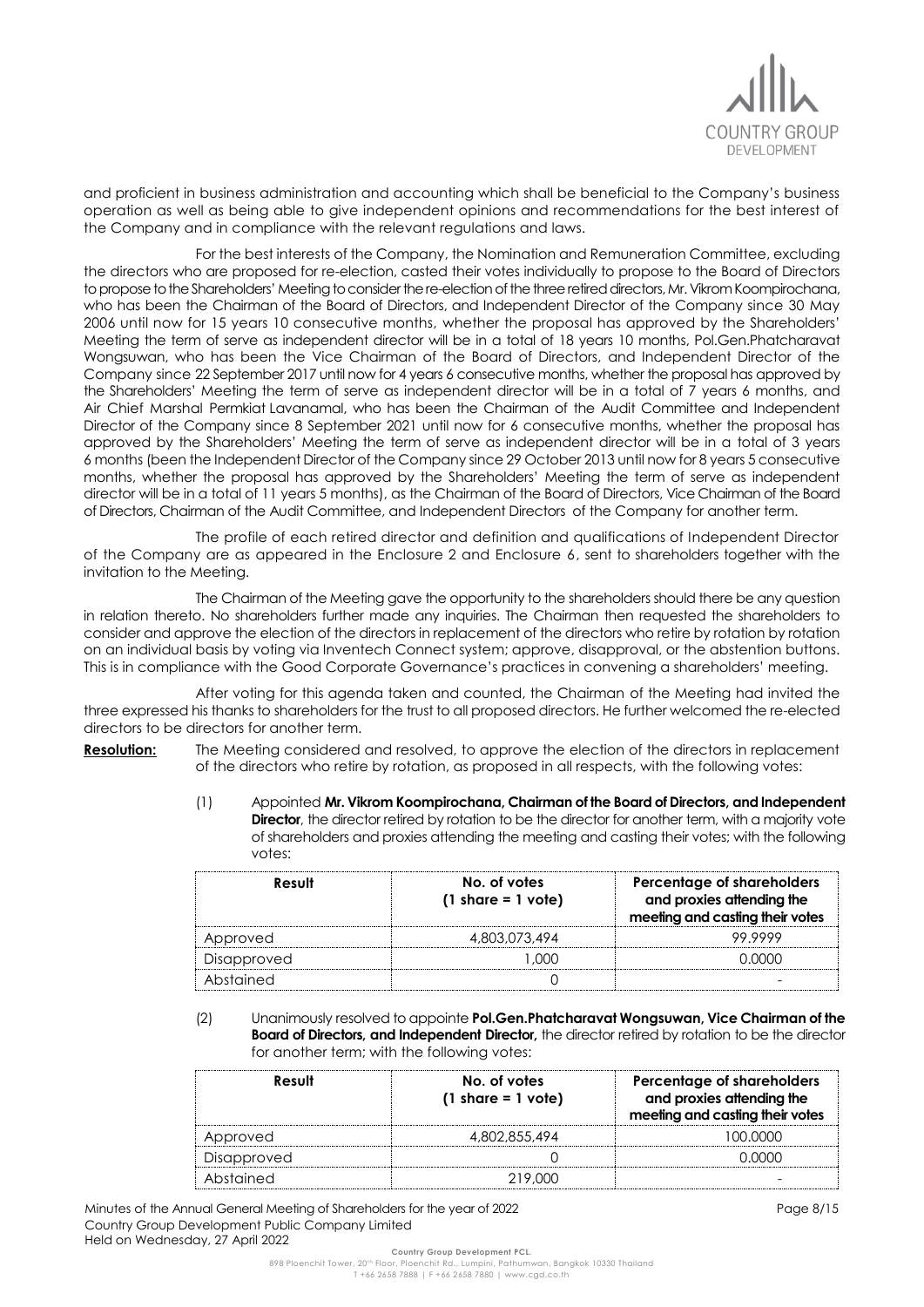

(3) Appointed **Mr. Vikrom Koompirochana, Chairman of the Board of Directors, and Independent Director**, the director retired by rotation tสนครับo be the director for another term, with a majority

vote of shareholders and proxies attending the meeting and casting their votes; with the following votes:

| Result      | No. of votes<br>$(1 \text{ share} = 1 \text{ vote})$ | Percentage of shareholders<br>and proxies attending the<br>meeting and casting their votes |
|-------------|------------------------------------------------------|--------------------------------------------------------------------------------------------|
| Approved    | 4.803.073.494                                        | 99 9999                                                                                    |
| Disapproved | [ )( )( )                                            |                                                                                            |
| Abstained   |                                                      |                                                                                            |

### **Agenda 5 To consider and approve the determination of directors' remuneration for the year 2022**

The Chairman proposed the Meeting to consider and approve consider and approve the determination of directors' remuneration for the year 2022. Thereafter, he invited the Secretary to inform the Meeting in details.

The Secretary informed the Meeting that According to the Public Limited Companies Act, B.E. 2535 (as amended), Section 90, a payment of remuneration of the directors shall be in accordance with the resolution of the meeting of shareholders based on a vote of not less than two-thirds of the total number of votes of the shareholders attending the meeting.

In order to ensure that the Company's will receive the appropriateness and fair remuneration, the Nomination and Remuneration Committee has considered the director remuneration for the year 2022, by taking into account the benchmark rates of peers in the industry, as well as the Company's business expansion, the performance of the Company, including scope and responsibility of each committee as well as the performance of the Board of Directors and Sub-Committees, and endorsed the matter to be proposed to the Board of Directors for further proposal to the Annual General Meeting of Shareholders to approve the directors' remuneration for the year 2022, in which the amount does not exceed Baht 6,000,000, same as the directors' remuneration for the year 2021 approved by the Annual General Meeting of Shareholders. The details are as follows:

| <b>Position</b>           | <b>Fixed Remuneration</b><br>(Baht /Month) | <b>Monthly Remuneration</b><br>(Baht /Month) | <b>Meeting Allowance</b><br>(Baht /Month) |
|---------------------------|--------------------------------------------|----------------------------------------------|-------------------------------------------|
|                           |                                            |                                              |                                           |
| <b>Board of Directors</b> |                                            |                                              |                                           |
| Chairman                  | 50,000                                     |                                              |                                           |
| <b>Director</b>           | ٠                                          | 30,000                                       | $\overline{\phantom{a}}$                  |
| <b>Audit Committee</b>    |                                            |                                              |                                           |
| Chairman                  | 40,000                                     |                                              |                                           |
| Member                    | ٠                                          | 35,000                                       | $\sim$                                    |
| Sub-Committees*           |                                            |                                              |                                           |
| Chairman                  |                                            |                                              |                                           |
| Member                    | $\overline{\phantom{0}}$                   | $\sim$                                       | $\sim$                                    |
| $\sim$ $\sim$ $\sim$      |                                            |                                              |                                           |

Remark:

\*Sub-committees include Nomination and Compensation Committee and Investment Committee.

\*\*In the case where a director holds more than one position, such director shall be entitled to receive remuneration for only one position with the highest remuneration.

The remuneration of directors and members of sub-committees for the year 2022, including special remuneration (if any), shall not exceed Baht 6,000,000, which is the same rate compared to the previous year. The Board of directors shall be authorized to allocate special remuneration as deemed appropriate by taking into account the operating results of the Company, duties and responsibilities of each directors. There shall be no other benefits for the directors and members of sub-committees.

Details of remuneration of each director for the year 2021 are as appeared in the "Remuneration of the Board of Directors and Executives", page 44 of the Annual Registration Statement / Annual Report (Form 56-1 One Report) for year 2021 (Enclosure 1), sent to shareholders together with the invitation to the Meeting.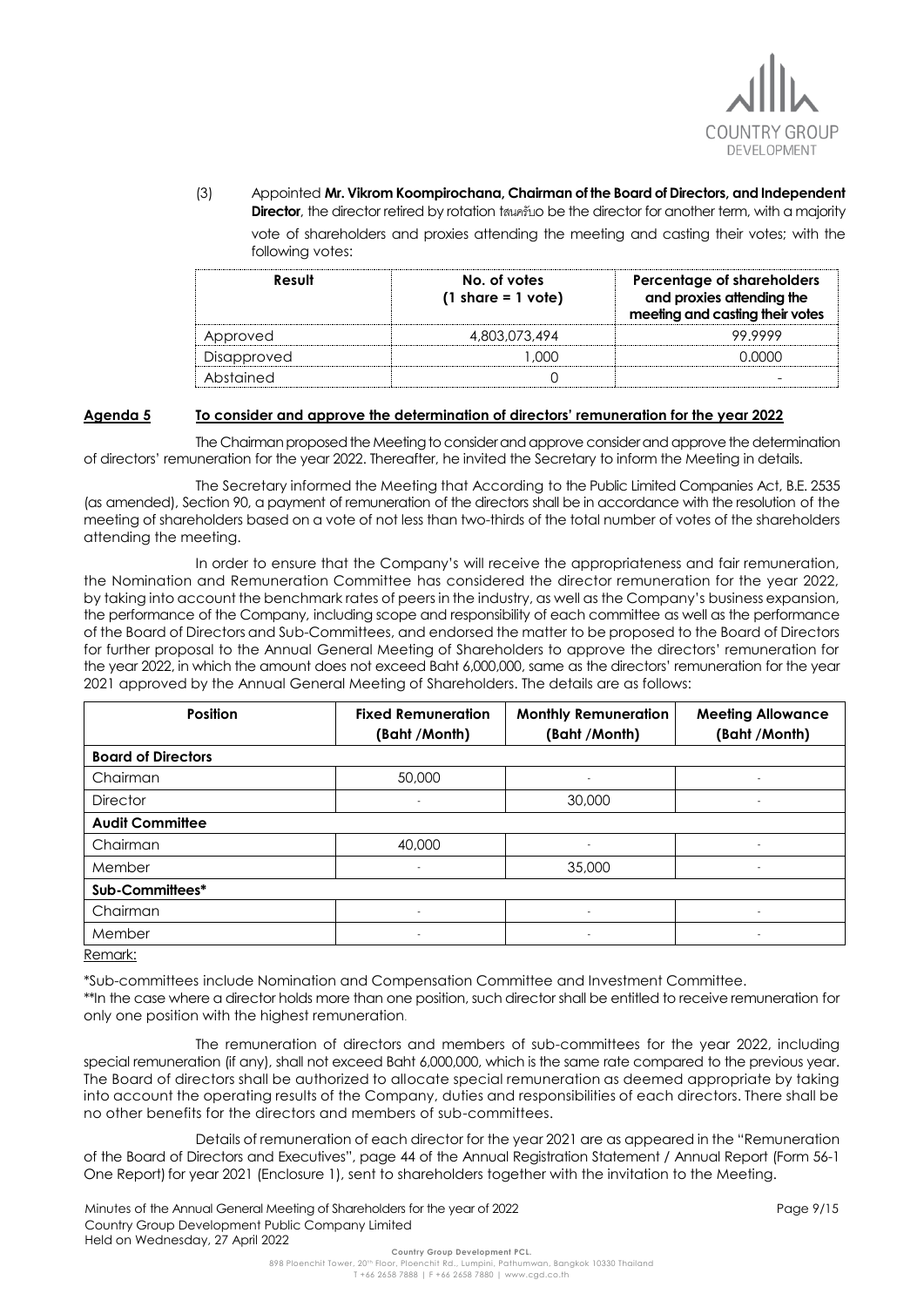

The Chairman gave the opportunity to the shareholders should there be any question in relation thereto. No shareholders further made any inquiries. Chairman then requested the Meeting to consider and cast their votes.

**Resolution:** The Meeting considered and unanimously resolved, to approve the determination of directors' remuneration for the year 2022, as proposed in all respects, with the following votes:

| Result      | No. of votes<br>$(1 \text{ share} = 1 \text{ vote})$ | Percentage of shareholders and<br>proxies attending the meeting |
|-------------|------------------------------------------------------|-----------------------------------------------------------------|
| Approved    | 4,803,074,494                                        | 100.0000                                                        |
| Disapproved |                                                      | N UUU U                                                         |
| Abstained   |                                                      |                                                                 |

## **Agenda 6 To consider and approve the appointment of the auditor for the Financial Statements for the year 2022, and determination of the remuneration**

The Chairman proposed the Meeting to consider and approve the appointment of the auditor for the Financial Statements for the year 2022, and determination of the remuneration. Thereafter, he invited the Secretary to inform the Meeting in details.

The Secretary informed the Meeting that to comply with the Public Company Act, B.E. 2535 (As amended), Section 120, with regard to the appointment of auditor and determination of auditor remuneration by the Meeting of Shareholder, and the Notification of the Securities and Exchange Commission. No. TorJor. 44/2013 regarding rules, criteria and procedures for disclosure of financial status and operating results of securities issuing companies (as amended) requires that Company ensure the rotation of their auditors whether auditors have performed their duties for 7 consecutive accounting years or not. In this regards, the Company may appoint the retired auditors by rotation for the auditors who continuously performed the duties at least 5 consecutive accounting years.

The Board of Directors' had reviewed and considered the qualification, knowledge, experience, reliability and working record of each auditor including the appropriate audit fee then resolved to propose to the Board of Directors to consider and concur the appointment of auditor for financial statements of the Company for the year 2022 ending on 31 December 2022 as listed below,

1) Mr. Yongyuth Lertsurapibul Certified Public Accountant License No.6770,or

(Signed the Financial Statements of the Company for the year 2021)

2) Mr. Chavala Tienpasertkij Certified Public Accountant License No. 4301, or

(Signed the Financial Statements of the Company for the year 2019 and 2020)

3) Mrs. Nisakorn Songmanee Certified Public Accountant License No.5035,or

(Signed the Financial Statements of the Company for the year 2014, 2015, 2017, and 2017)

4) Miss Kornthong Luangvilai Certified Public Accountant License No. 7210

(Never signed the Financial Statements of the Company)

Any of these auditors from Deloitte Touche Tohmatsu Jaiyos Audit Co., Ltd. shall be appointed as the Company's auditor and the auditor remuneration for the year 2022 ending on 31 December 2022 shall be determined, in an amount of not exceeding Baht 2,100,000, which reduced from the previous year by Baht 50,000. The auditor remuneration is exclusive of other fees (Non-audit fee) which will be billed per actual.

Detail of profiles of the proposed auditors for year 2022 are as appeared in Enclosure 3, sent to shareholders together with the invitation to the Meeting.

In case the certified public accountants whose names mentioned above could not perform their duties, Deloitte Touche Tohmatsu Jaiyos Audit Co., Ltd. is authorised to assign its other certified public accountants to carry out the work on their behalf.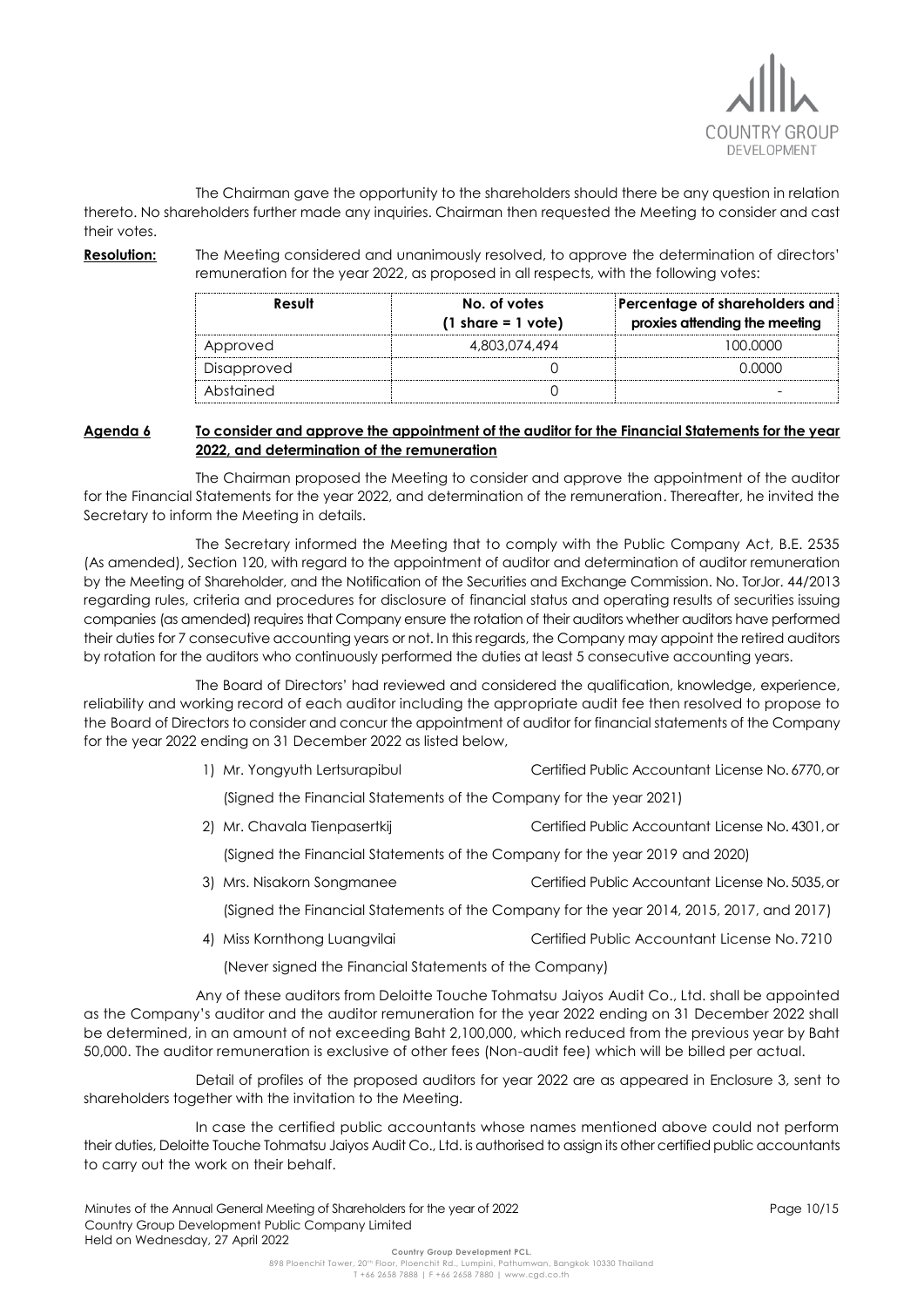

| <b>Details</b> | 2022 (Proposed year) | 2021           | Change (percent)                |
|----------------|----------------------|----------------|---------------------------------|
| Audit fees     | Baht 2,100,000       | Baht 2,150,000 | Decreased of Baht 50,000 (2.33) |
| Non-audit fee  | None                 | None           |                                 |

#### **Comparative information on the payment of Auditor's remuneration in the previous year**

The four auditors are qualified of Deloitte Touche Tohmatsu Jaiyos Audit Co., Ltd., are auditors approved by the SEC. hey are qualified, and have no relationship with or any vested interest in the Company, executives, major shareholders, or any related persons, therefore, are independent in the audit and provision of opinion on the Company's financial statements. In addition, none of the aforementioned auditors has acted as the auditor of the Company for more than 7 consecutive fiscal years or not.

Deloitte Touche Tohmatsu Jaiyos Audit Co., Ltd., is also nominated to be the auditor(s) for the Company's subsidiaries for the fiscal year 2022.

Details of audit fee and non-audit fee paid to the auditor, related business to auditors and other auditors for the year 2022 ended on 31 December 2022 can be found in the "Auditor Remuneration", page 108 of the Annual Registration Statement / Annual Report (Form 56-1 One Report) for year 2021 (Enclosure 1), sent to shareholders together with the invitation to the Meeting.

The Chairman gave the opportunity to the shareholders should there be any question in relation thereto. No shareholders further made any inquiries. Chairman then requested the Meeting to consider and cast their votes.

**Resolution:** The Meeting considered and unanimously resolved, to appoint either Mr. Yongyuth Lertsurapibul, Certified Public Accountant License No. 6770, or Mr. Chavala Tienpasertkij, Certified Public Accountant License No. 4301, or Mrs. Nisakorn Songmanee, Certified Public Accountant License No. 5035, or Miss Kornthong Luangvilai, Certified Public Accountant License No. 7210 from Deloitte Touche Tohmatsu Jaiyos Audit Co., Ltd. to be the auditor of the Company and to determine the auditor remuneration in the amount of not exceeding Baht 2,100,000 for the audit of the Financial Statements for the year 2022 ending on 31 December 2022., as proposed in all respects, with the following votes:

| Result      | No. of votes<br>$(1 \text{ share} = 1 \text{ vote})$ | Percentage of shareholders<br>and proxies attending the<br>meeting and casting their votes |
|-------------|------------------------------------------------------|--------------------------------------------------------------------------------------------|
| Approved    | 4.803.074.494                                        | 100.0000                                                                                   |
| Disapproved |                                                      |                                                                                            |
| Abstained   |                                                      |                                                                                            |

## **Agenda 7 To consider and approve the decrease of the Company's registered capital by cancelling the unissued registered ordinary shares and the amendment of Clause 4 of the Company's Memorandum of Association to be in line with the decrease of the Company's registered capital**

The Chairman proposed the Meeting to consider and approve the decrease of the Company's registered capital by cancelling the unissued registered ordinary shares and the amendment of Clause 4 of the Company's Memorandum of Association to be in line with the decrease of the Company's registered capital. Thereafter, he invited the Secretary to inform the Meeting in details.

The Secretary informed the Meeting that to be in compliance with the Public Limited Companies Act B.E.2535 (as amended), and for the company to further increase its capital for other amounts, the Company is required to reduce the Company's registered capital in the amount of Baht 1,512,149,447.20 from the existing registered capital of Baht 7,587,313,710.78 to Baht 6,075,164,263.58 by cancelling the unissued registered ordinary shares in the number of 2,478,933,520 shares with a par value of Baht 0.61 per share (except for the ordinary shares that are reserved for (1) the exercise of rights to purchase ordinary shares of the Company under the warrants of CGD-W5 in the amount of 1,653,157,161 shares, and CGD-ESOP in the amount of 40,000,000 shares).

In addition, the meeting of the Board of Directors is deem appropriate to propose to the Meeting to consider and approve the amendment to Clause 4.of the Company's Memorandum of Association to be in line with the decrease of the Company's registered capital as following: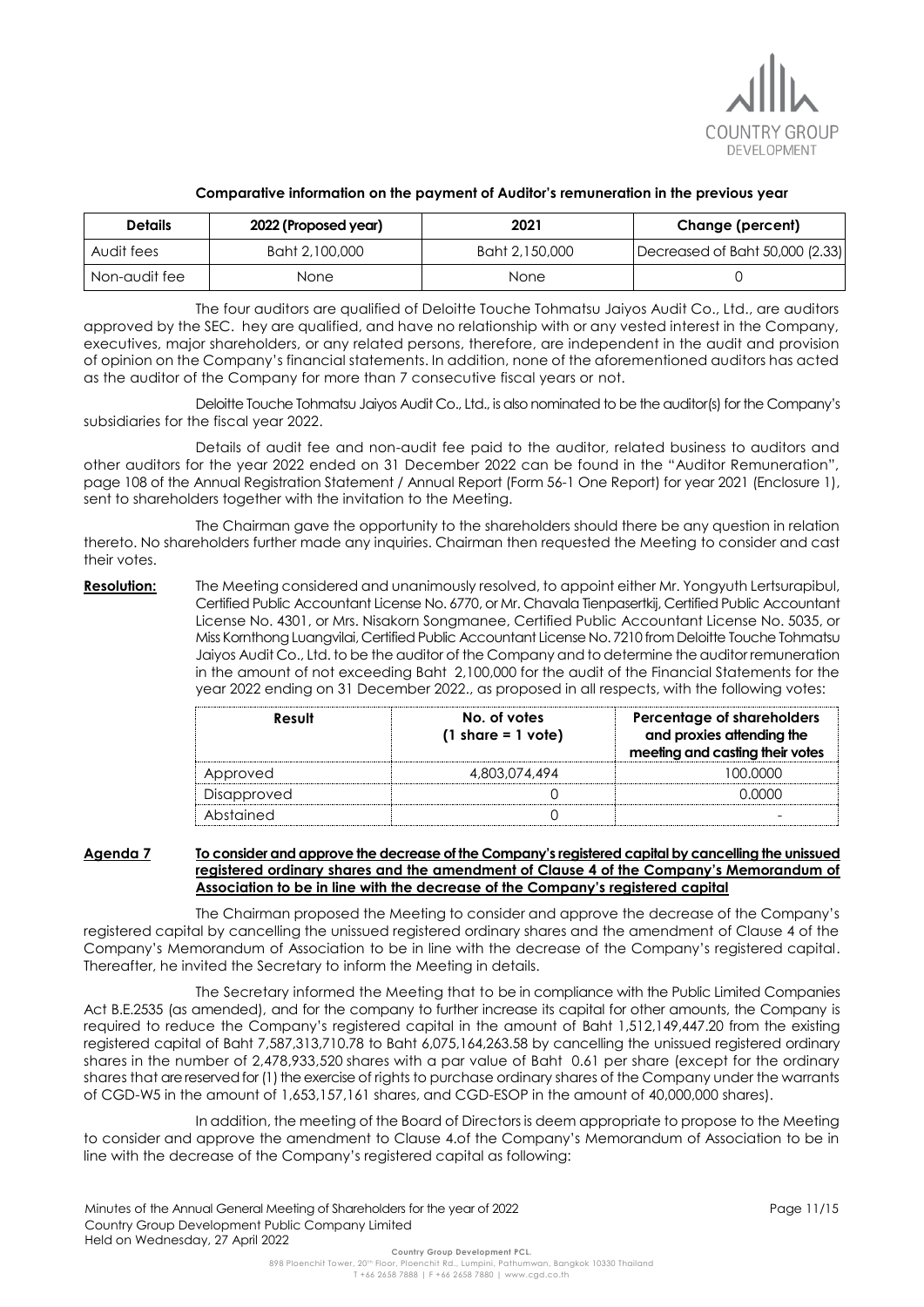

| "Clause 4. | Registered capital                       | Baht 6,075,164,263.58 | (Six billion, seventy-five million, one hundred and sixty-<br>four thousand, two hundred and sixty-three Baht and                                            |
|------------|------------------------------------------|-----------------------|--------------------------------------------------------------------------------------------------------------------------------------------------------------|
|            | Divided into                             | 9,959,285,678 Shares  | fifty-eight Satang)<br>(Nine billion, nine hundred and fifty-nine million, two<br>hundred and eighty-five thousand, six hundred and<br>seventy-eight Shares) |
|            | Par value per share<br>Categorized into: | Baht 0.61             | (Sixty One Satang)                                                                                                                                           |
|            | Ordinary shares                          | 9,959,285,678 Shares  | (Nine billion, nine hundred and fifty-nine million, two<br>hundred and eighty-five thousand, six hundred and<br>seventy-eight Shares)                        |
|            | Preferred shares                         | - Shares              | $\mathbb{R}^n$                                                                                                                                               |

The Board of Directors and/or Chief Executive Officer and/or a person entrusted by Board of Directors or Chief Executive Officer, shall be authorized to have the powers to registering the amendment of the Memorandum of Association at the Department of Business Development Ministry of Commerce and have the power to amend and add wording in order to comply with the Registrar's instruction

The Chairman gave the opportunity to the shareholders should there be any question in relation thereto. No shareholders further made any inquiries. Chairman then requested the Meeting to consider and cast their votes.

**Resolution:** The Meeting considered and unanimously resolved, to approve the decrease of the Company's registered capital by cancelling the unissued registered ordinary shares and the amendment of Clause 4 of the Company's Memorandum of Association to be in line with the decrease of the Company's registered capital, as proposed in all respects, with the following votes:

| Result      | No. of votes<br>$(1 \text{ share} = 1 \text{ vote})$ | Percentage of shareholders and<br>proxies attending the meeting<br>and entitling to cast their votes |
|-------------|------------------------------------------------------|------------------------------------------------------------------------------------------------------|
| Approved    | 4.803.074.494                                        | LOO OOOO                                                                                             |
| Disapproved |                                                      |                                                                                                      |
| Abstained   |                                                      |                                                                                                      |

#### **Agenda 8 To consider and approve the increase of the Company's registered capital and the amendment of Clause 4 of the Company's Memorandum of Association to be in line with the increase of the Company's registered capital**

The Chairman proposed the Meeting to consider and approve the increase of the Company's registered capital and the amendment of Clause 4 of the Company's Memorandum of Association to be in line with the increase of the Company's registered capital. Thereafter, he invited the Secretary to inform the Meeting in details.

The Secretary informed the Meeting that the objective is to raise funds for the Company's business to utilize as working capital for its business operation and to support the investment expansion of the Company including for settling the Company's debt. Therefore, the Company is to consider and approve the increase of the Company's registered capital in the amount of Baht 503,860,000.00 from the existing registered capital of Baht 6,075,164,263.58 to Baht 6,579,024,263.58, by issuing the newly issued ordinary shares in amount of not exceeding 826,000,000 shares with a par value of Baht 0.61 per share to accommodate the issuance the ordinary shares under the General Mandate in amount of not exceeding 826,000,000 shares. The details are shown in the Capital Increase Report Form (F53-4) (Enclosure 4), sent to shareholders together with the invitation to the Meeting.

In addition, the meeting of the Board of Directors is deem appropriate to propose to the Meeting to consider and approve the amendment to Clause 4. of the Company's Memorandum of Association to be in line with the increase of the Company's registered capital as following: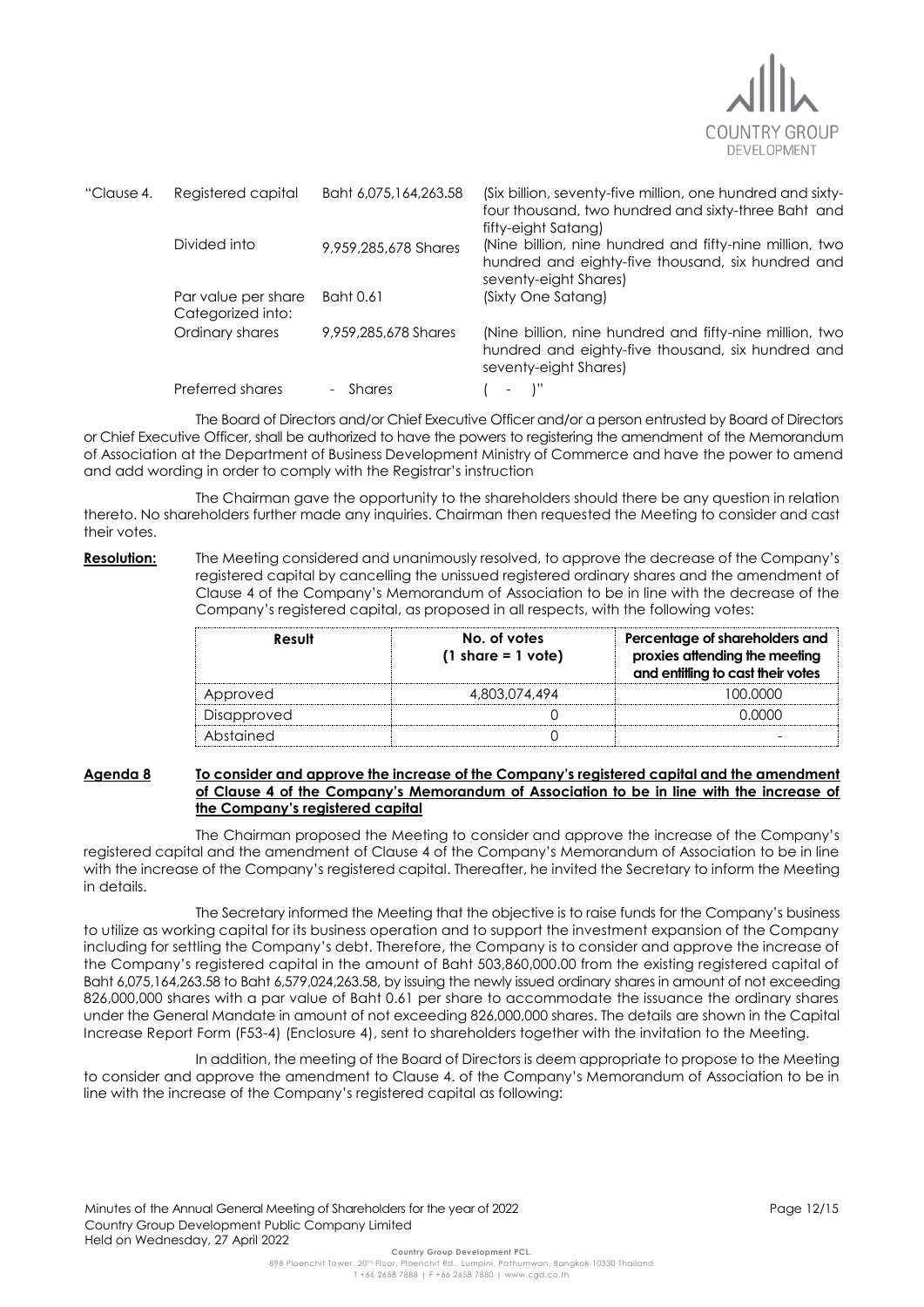

| "Clause 4. | Registered capital                       | THB 6.579.024.263.58  | (Six billion, five hundred and seventy-nine million,<br>twenty-four thousand, two hundred and sixty-three<br>Baht and fifty-eight Satang) |
|------------|------------------------------------------|-----------------------|-------------------------------------------------------------------------------------------------------------------------------------------|
|            | Divided into                             | 10.785.285.678 Shares | (Ten billion, seven hundred and eighty-five million,<br>two hundred and eighty-five thousand, six hundred<br>and seventy-eight Shares)    |
|            | Par value per share<br>Categorized into: | THB 0.61              | (Sixty One Satang)                                                                                                                        |
|            | Ordinary shares                          | 10.785.285.678 Shares | (Ten billion, seven hundred and eighty-five million,<br>two hundred and eighty-five thousand, six hundred<br>and seventy-eight Shares)    |
|            | Preferred shares                         | - Shares              |                                                                                                                                           |

The Board of Directors and/or Chief Executive Officer and/or a person entrusted by Board of Directors or Chief Executive Officer shall be authorized to have the powers to registering the amendment of the Memorandum of Association at the Department of Business Development Ministry of Commerce and have the power to amend and add wording in order to comply with the Registrar's instruction.

The Chairman gave the opportunity to the shareholders should there be any question in relation thereto. No shareholders further made any inquiries. Chairman then requested the Meeting to consider and cast their votes.

**Resolution:** The Meeting considered and resolved, with the vote of not less than 3/4 of the total votes of shareholders and proxies who attended the meeting and were entitled to cast their votes; to approve increase of the Company's registered capital and the amendment of Clause 4 of the Company's Memorandum of Association to be in line with the increase of the Company's registered capital, as proposed in all respects, with the following votes:

| Result      | No. of votes<br>$(1 \text{ share} = 1 \text{ vote})$ | Percentage of shareholders and<br>proxies attending the meeting<br>and entitling to cast their votes |
|-------------|------------------------------------------------------|------------------------------------------------------------------------------------------------------|
| Approved    | 4.669.125.994                                        | 97 21 11                                                                                             |
| Disapproved | .NOO                                                 | N UUU U                                                                                              |
| Abstained   | 133.947.500                                          | 2 7887                                                                                               |

## **Agenda 9 To consider and approve the allocation of newly-issued ordinary shares under the general mandate capital increase by way of a private placement**

The Chairman proposed the Meeting to consider and approve the allocation of newly-issued ordinary shares under the general mandate capital increase by way of a private placement. Thereafter, he invited the Secretary to inform the Meeting in details.

The Secretary informed the Meeting that pursuant to the approval on the increase of the Company's registered capital as set out in agenda 8 above and to comply with the law, it is necessary for the Company to allocate its newly issued ordinary shares in the number of not exceeding, 826,000,000 shares with a par value of Baht 0.61 each to offer to the specific persons by way of a private placement under the general mandate.

It is appropriate to propose to the Meeting to consider and approve to allocate the newly issued ordinary shares in the number of not exceeding 826,000,000 shares with a par value of Baht 0.61 each, (or equal to 9.99 percent of the paid-up capital of the Company on 25 February 2022) to offer to the specific persons by way of a private placement under the general mandate which can be issued and offering in entirety or in portions and offering at once or occasionally from time to time. The allocation of the newly issued ordinary shares to the specific persons by way of the private placement shall not be offering at a low price according to the Notification of the Capital Market Supervisory Board No. Tor Jor. 72/2558 Re: Approval for Listed Companies to Offer Newly Issued Shares through Private Placement (as amended), and it can be issued and offered in entirety or in portions and offering at once or occasionally from time to time. The allocation of the newly issued ordinary shares to the specific persons by way of the private placement shall not be offering at a low price according to the Notification of the Capital Market Supervisory Board No. Tor Jor. 72/2558 Re: Approval for Listed Companies to Offer Newly Issued Shares through Private Placement (as amended).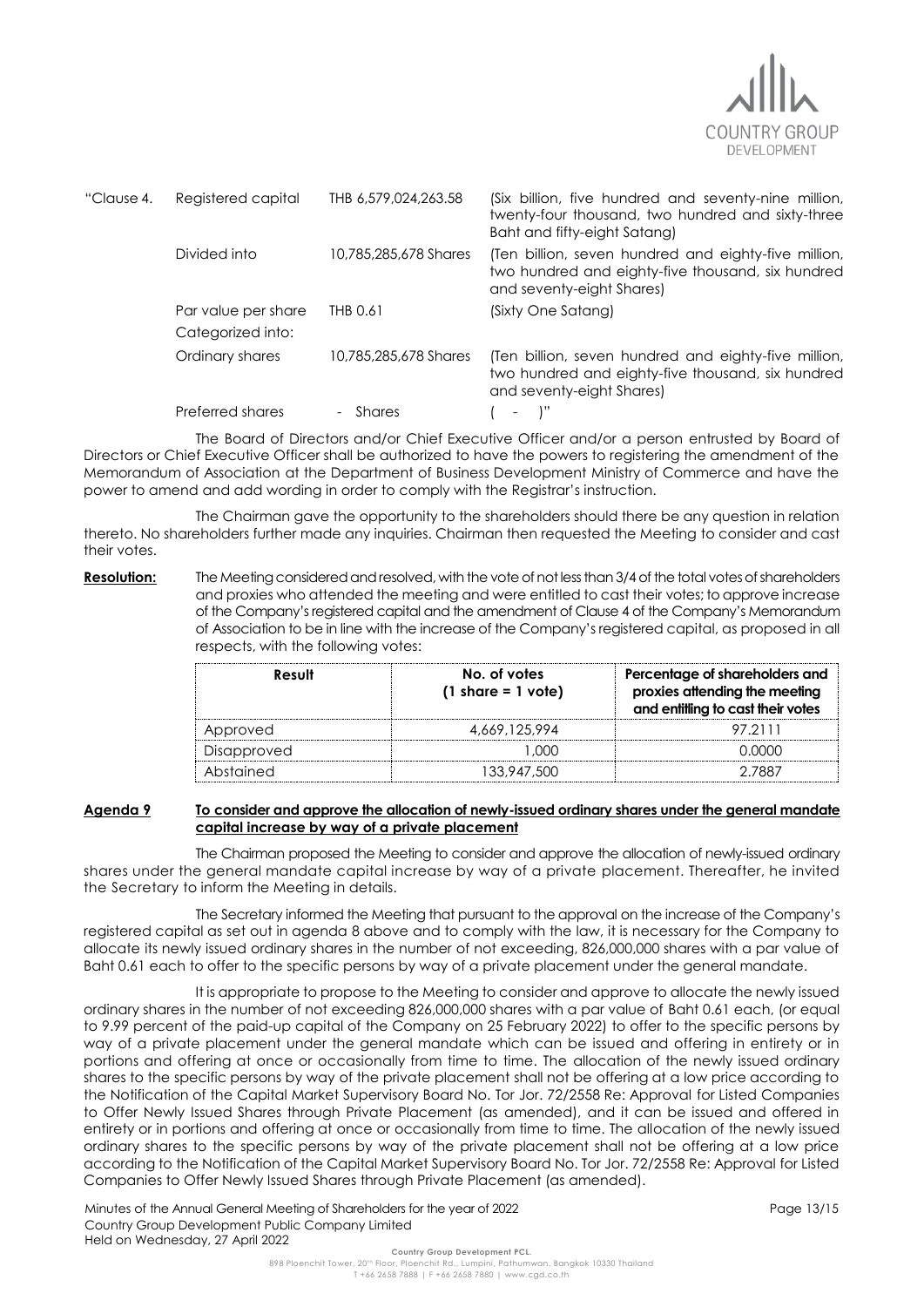

In this regards, the Board of Directors shall be authorized to have the powers to consider on determination, and/or amend, and/or change any condition and details of any matters related to this matter under the relevant regulations. The authorization shall include without limitation to the followings:

- 1) To consider on the allocation and offer the newly issued ordinary shares at once or occasionally from time to time including proceed with any necessary matters and related to offering the newly issued ordinary shares e.g. set the record date, objective of the issuance and offering of such ordinary shares, specify offering price, subscription period, ratio for allotment, allotment method and the payment process, searching of investors in private placement etc. including change of subscription period, payment and receive payment of such newly issued ordinary shares, determine any conditions and details regarding allocation of newly issued ordinary shares which include without limitation to considering on determination of ratio of purchase for offering the newly issued ordinary shares to the existing shareholders, specify offering price, subscription period, the purchase, the payment process, allotment method and determine any conditions and details which related to the allocation of the newly issued ordinary shares as deemed appropriate.
- 2) To sign applications, notice, instrument or other documents in relation with the capital increase and the allocation of the Company's newly issued ordinary shares, including certifying relevant documents, communicate, file and/or accept documents with any competent authorities and/or agencies and to list the new common shares on the Stock Exchange of Thailand.
- 3) To carry out any other necessary actions relating to and/or associating with the capital increase and the allocation of the newly issued ordinary shares of the Company, to be in accordance with the laws and/or any related regulations.

In addition, the aforesaid allocation under the general mandate must be completed within the next date of the Annual General Meeting of Shareholders or within 30 April 2023, whichever date is earlier.

The details of the capital increase and the allocation of the newly issued ordinary shares of the Company under the general mandate appears in the Capital Increase Report Form (F53-4) (Enclosure 4), sent to shareholders together with the invitation to the Meeting.

The Chairman gave the opportunity to the shareholders should there be any question in relation thereto. No shareholders further made any inquiries. Chairman then requested the Meeting to consider and cast their votes.

**Resolution:** The Meeting considered and resolved, with a majority vote of shareholders and proxies attending the meeting and casting their votes, to approve the allocation of newly-issued ordinary shares under the general mandate capital increase by way of a private placement, as proposed in all respects, with the following votes:

| Result      | No. of votes<br>$(1 \text{ share} = 1 \text{ vote})$ | Percentage of shareholders<br>and proxies attending the<br>meeting and casting their votes |
|-------------|------------------------------------------------------|--------------------------------------------------------------------------------------------|
| Approved    | 4.669.125.994                                        | 99 9999                                                                                    |
| Disapproved | നന                                                   | . <u>വ</u> ധ                                                                               |
| Abstained   | 133,947,500                                          |                                                                                            |

## **Agenda 10 Other businesses (if any)**

The Meeting of shareholders had casted their votes on each agenda item as specified in the Meeting invitation. No shareholders further proposed the Meeting to consider other business or agenda. The Chairman gave the shareholders an opportunity to inquire any questions. The significant questions and responses are as the following:

- **Question 1** Mr. Noppadon Piyathamwuthikul, a proxy inquired that after the Company recognizes the revenue from the transfer of unit ownership for Four Seasons Private Residences Bangkok. There shall be income from Ovingdean Project, and international school, in which take time for receiving income. How does the company plan to generate recurring income or other income?
- Answer Mr. Ben Taechaubol informed that while the school project is in constructuring, the Company will have its main income from the unit sale of Four Seasons Private Residences project (Backlog), approximately THB 11,654 million. Such number is expected to be sufficient for the period of time until the school project is completed. In addition, the company will have income from the Rama III project, a residential project (Condominium), to be gradually built and recognized revenue, in an approximately amount of THB 5,850 million.

Minutes of the Annual General Meeting of Shareholders for the year of 2022 Country Group Development Public Company Limited Held on Wednesday, 27 April 2022